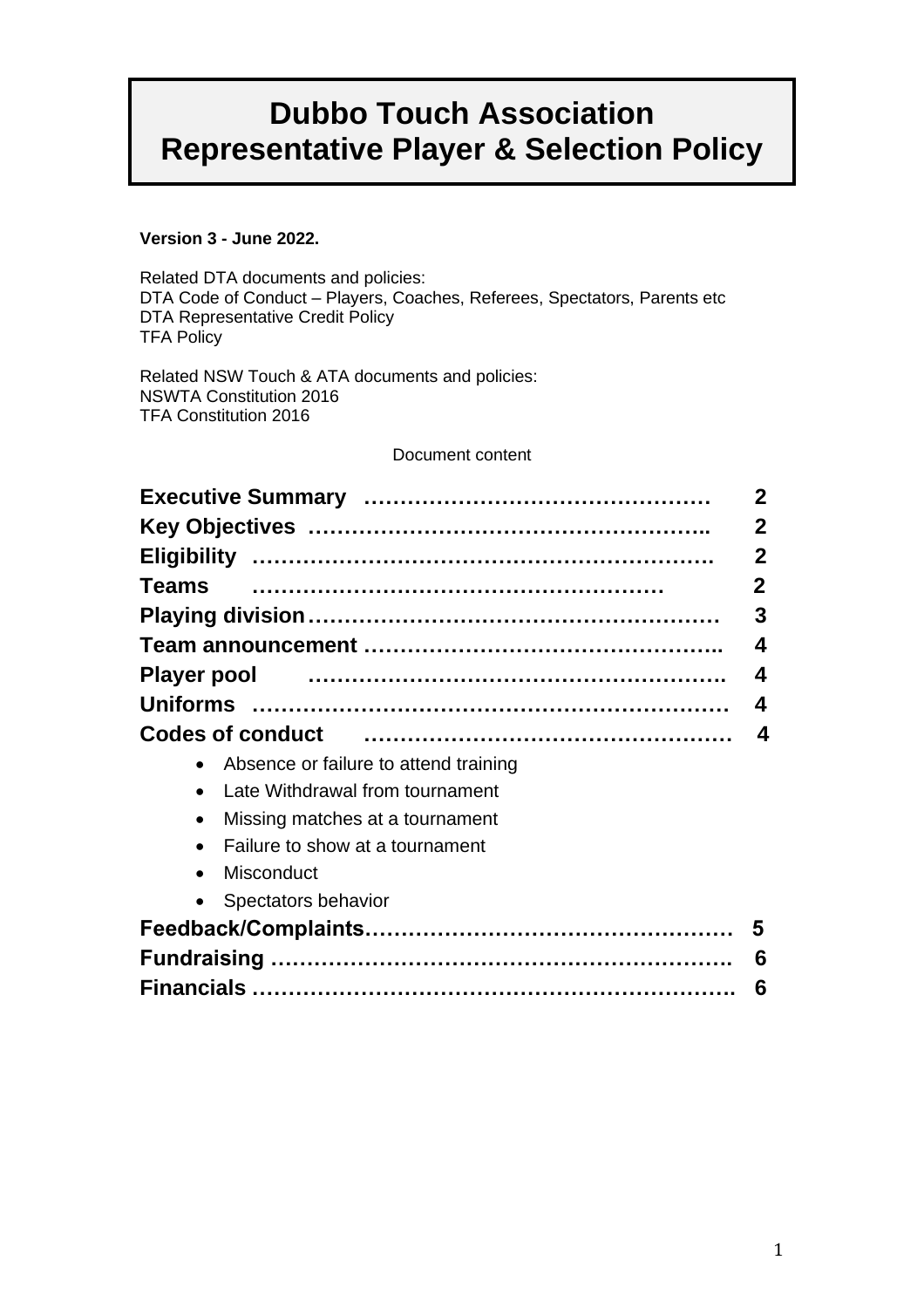# **Executive Summary**

The onus is on all DTA players, parents and guardians wishing to participate in representative tournaments in any capacity to ensure that they abide by the terms set out in this document.

All players must also comply with eligibility criteria & conditions of entry set by the New South Wales Touch Association to participate in a representative match or tournament.

# **Key Objectives**

- To ensure the best possible teams are selected to represent DTA
- To provide a clear and unambiguous guide for DTA representative player selection
- To display expectations and responsibilities of representative players
- To foster player participation
- To encourage the development of DTA players through representative opportunities

# **Eligibility**

- Players must be current financial members of Dubbo Touch Association. Players with any fees or monies outstanding will not be considered for selection.
- At the time of the selections/trials, players must have played in either the current year DTA Winter Senior Competition, be playing in the current year Junior Competition or be registered to play in the upcoming Summer Senior Competition to be eligible;
- In the situation where 2 selection trials are planned, a player must be present at a minimum of 1 selection trial.
- Where a player cannot attend a selection trial, a letter/email must be provided explaining their absence from each and every official trial and must be received by the Rep Player Coordinator before the commencement of each trial to still be considered for selection in the team.
- Where a player is aware they are unable to attend a tournament prior to selections/trials, a letter/email must be provided explaining their unavailability for the tournament and must be received by the Rep Player Coordinator before the commencement of the trials to still be considered for selection in the team. During the selection process favourable consideration will be given to players available to attend all tournaments.
- On selection of the representative teams, players will be required to make payment of the Dubbo Touch Association Rep Player Levy to accept their position in the team.

# **Teams/Squads**

- A team must have a qualified coach and a nominated team manager who are each a different person to be eligible to be entered for any junior or senior tournament.
- Dubbo Touch must meet the referee tournament quota as determined by the New South Wales Touch Association or Hornets Touch 'condition of entry' to nominate a team in a tournament. In general the quota is one appropriately qualified referee plus one additional referee per affiliate.
- The selection panel will be appointed by the Rep Player Coordinator and will involve the team coach.
- A maximum of 14 players will be selected for each DTA team in junior and senior representative divisions, exclusive of ranked shadows except for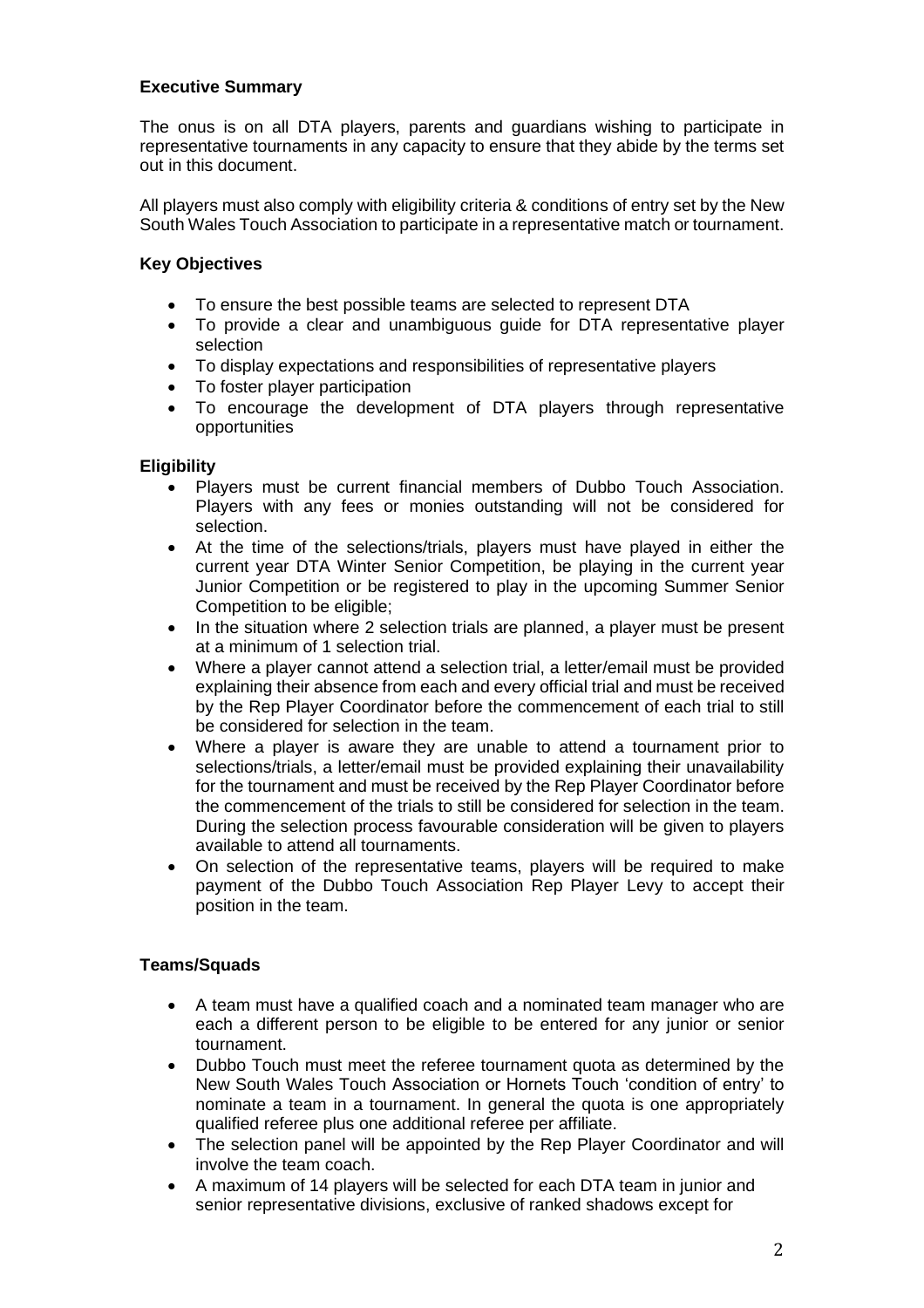Under 8 and Under 10 divisions which will have a maximum of 12 players selected.

- Coaches in consultation with the Rep Player Coordinator can opt to select a squad of no more than 20 players for the junior representative season from which the team of a maximum 14 players will be selected for each tournament.
- If a team enters a tournament with less than 14 players the team will be responsible for a cost up to 14 players, as indicated in the NSW Touch conditions of entry.
- Eligible DTA players will take priority over imported players or pool players
- A team must have a minimum of 12 Dubbo Touch eligible players for the Under 12's and above divisions and a minimum 10 players for the Under 8's and Under 10's division whom have paid the DTA Rep Player Levy by the due date in order for the team to be entered into a tournament.
- Replacement of players in teams must be by shadow players within the squad holding the next ranking from selections, i.e. the first player into a team once a player drops out or relinquishes his/her position in a team will be the fifteenth player and so on (shadows). This may be general ranking or ranking in particular positions
- Before a shadow player replaces a selected player, the coach must be given the option of reordering the composition of the team
- Where there is enough players for two teams in one division and a development team exists, a position relinquished in the top team should be replaced by the next best player in the development team
- The player then filling the vacant position in the development team will come from the original players trialing who were unsuccessful (shadows for development)
- In the event of no shadow list, the option will be given to shadow players from other DTA representative team divisions (if they qualify for the division). Any subsequent players will then be sourced from the NSW Touch/ Hornets player pool
- The coach of the respective division, appointed at the time, will determine team composition. In the absence of a coach, the DTA Rep Player Coordinator will determine the team composition
- The **Final team** must be submitted to the Representative Player Coordinator following the last selection/trial date on the appropriate form which is to be signed by coach and assigned selectors.
- The above process is to occur before teams officially announced via social media platforms
- Players in the squads who miss final team selection may contact the Rep Player Coordinator in writing to discuss reasons for non-selection
- Any disputes in relation to the selection process shall be overseen by the Dubbo Touch Executive

# **Playing Divisions**

- Dubbo Touch supports teams in all junior age divisions from Under 8's to Under 18's and senior age divisions from Under 20's to over 50's however divisions will only be offered for those which have a nominated coach and manager.
- A development team will be considered if the number of player's trialing exceeds the minimum number required for two teams at the first trial and a coach, manager and referees are available, but this decision will be left to the discretion of the Rep Player Coordinator, this applies to all tournaments except Junior State Cup and State Cup where no development teams will be permitted to attend.
- Players who wish to play representative touch are to play in their respective age group and fulfil their commitment to that age division. There may be an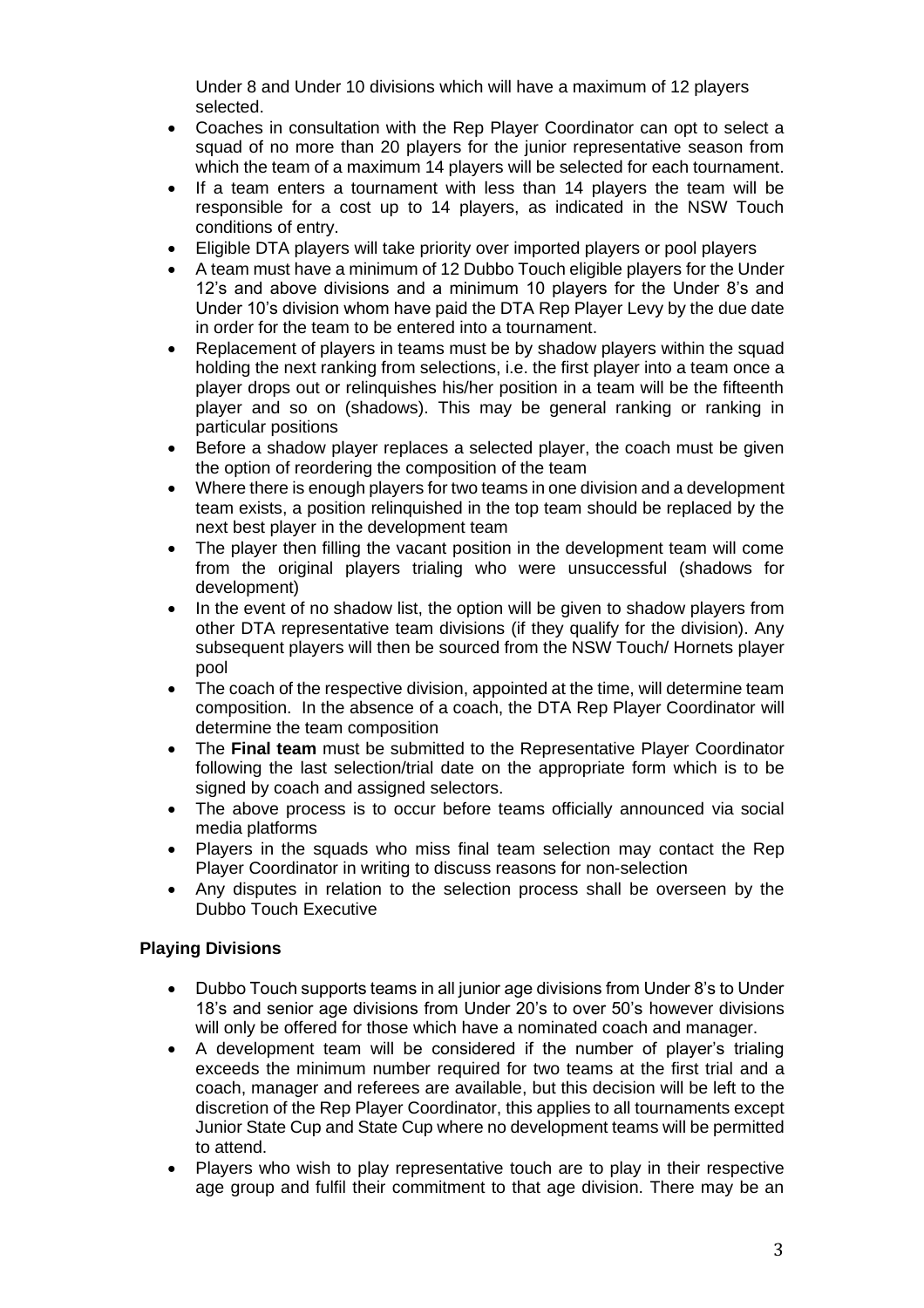exception to this if a team cannot get the commitment in their age division and the division above needs players to fulfil their roster.

### **Team & squad official announcement procedures**

Where selections have been required posting of squads and final teams, where required, will be by the following methods:

- DTA website
- Dubbo Touch social media page

#### **Player pool**

- Players registered with DTA can only participate in a representative tournament by being selected into a DTA team or through the player pool. Players are only eligible to enter the pool if:
	- 1. DTA did not enter a team in the player's nominated division
	- 2. The player was unsuccessful at selections for their nominated division
	- 3. The player attends DTA representative training on a regular basis
	- 4. The player obtains the endorsement of the appropriate DTA Rep Player **Coordinator**
	- 5. The player has met the same financial requirements as other representative players where applicable.
- If a registered player attempts to enter the pool or register in a team from another affiliate without satisfying the above criteria, a six round suspension effective immediately from all DTA competitions will be enforced. If the player is unregistered in the current season, then the suspension is to be served in the next competition they register for. The suspended player may not compete or participate (coach, manage, administer or referee) in any capacity until the suspension term has been served in full.
- Players not adhering to suspension notices will be dealt with via the DTA judiciary process
- Players can appeal the above process, if they wish by submitting a letter/email to the DTA Rep Coordinator within 2 days of the infringement being lodged outlining their reasons for consideration by the Dubbo Touch Executive.

# **Uniforms**

All representative players must be correctly attired in the Dubbo Touch representative uniform during representative matches. This includes wearing the Dubbo Touch shirt or singlet and shorts. Boots and socks must comply with the NSWTA / TFA rules.

The wearing of compression garments **underneath** the uniform is permissible if it complies with tournament entry conditions.

Players must return representative playing shirts to the team manager at the conclusion of a tournament. Unreturned uniform will result in a \$50 fine issued to the player responsible for the item(s). Non-payment of the fine will result in the player being deemed unfinancial.

#### **Code of Conduct**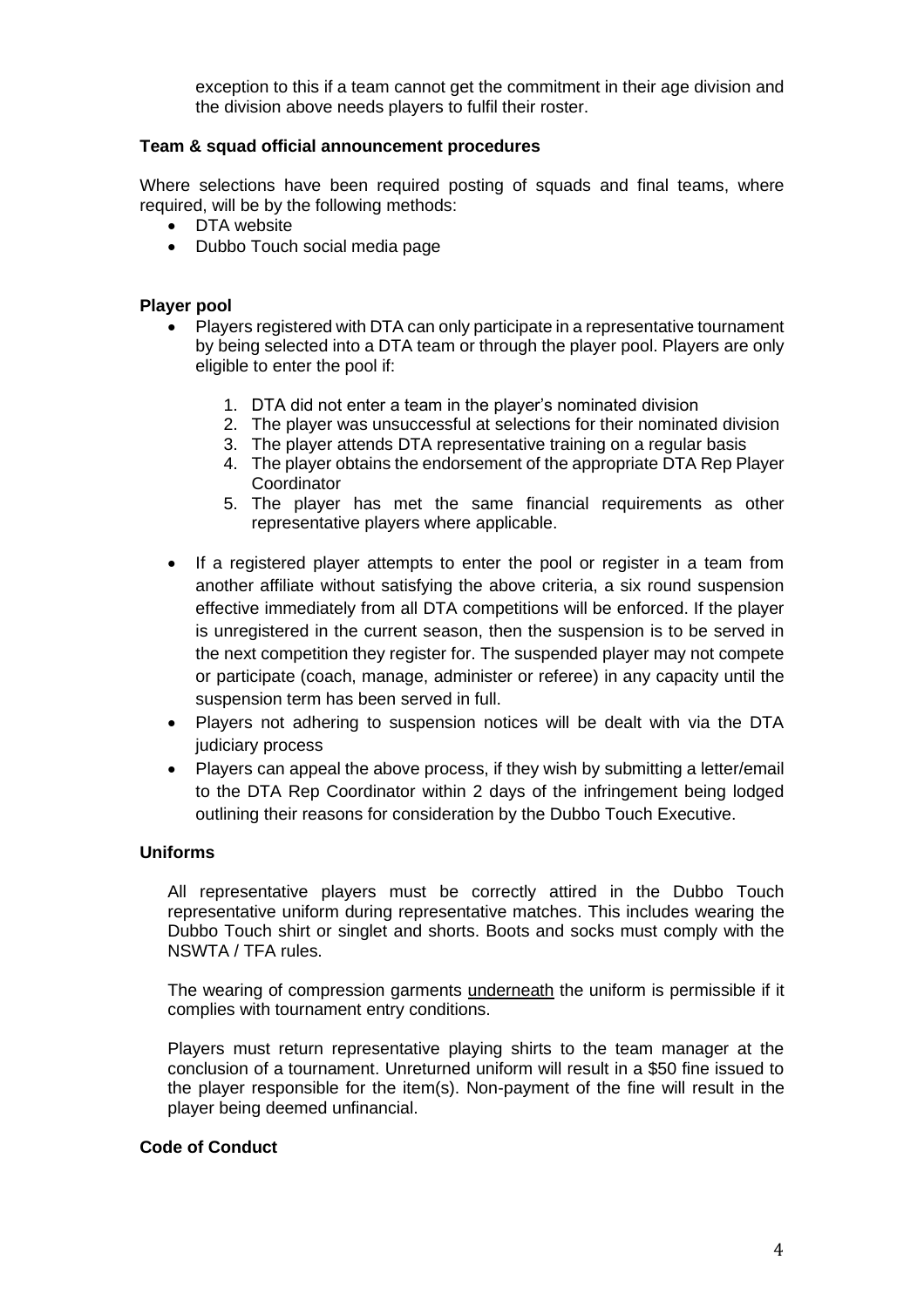Players are expected to abide by the DTA Code of Conduct and tournament conditions of entry. It is the responsibility of the player to ensure that they are familiar with these.

#### **Absence or failure to attend training**

All players/parents of players must submit an apology to the coach or team manager explaining any absence prior to the training session.

Failure to attend training sessions throughout the season without reasonable cause or apology could result in ejection from the team/squad.

#### **Late withdrawal from tournament**

Withdrawal of player within 7 days of a tournament without reasonable cause will result in forfeit of all fees paid and a 1 year suspension from all representative honours.

#### **Missing matches at a tournament**

It is understood that any nomination for player selection is an indication of commitment by that player to participate in **all matches** of a fixture or tournament. Where a player is at risk of being late or not arriving they must contact the Rep Player Coordinator and provide reasonable advice.

The penalty for a player missing a match without reasonable cause (reasonable cause being defined as accident, illness or misadventure) at a tournament is a \$100 fine and a one year suspension from all representative honours.

#### **Failure to show at a tournament**

The penalty for failure of a selected player to participate at a tournament is a forfeit of all fees paid, a \$100 fine payable to DTA and a two year suspension from all representative honours.

#### **Misconduct**

In the first instance, player, official or spectator misconduct will be dealt with by tournament officials where appropriate. Referrals to DTA are at the coaches' and/or Rep Player Coordinator discretion and will be managed in accordance with the TFA Disciplinary Policy and may result in a judiciary and suspension from representative honours.

Misdemeanors will be noted and may be factored into future selections. A representative players' selection may be reviewed at any time by the Rep Player Coordinator and coaching or selecting staff.

Appeals to the above must be lodged in writing to the Rep Player Coordinator within 2 days of notification of the infringement for consideration by the Dubbo Touch Executive. No discussions with third party representations will be entered into.

Non-payment of fines will result in player being deemed un-financial and ineligible to compete in any Dubbo Touch Association competition. The player may not compete or participate at a representative tournament or the affiliate level in any capacity until payment is made and the suspension period has been served in full.

#### **Spectators Behaviour**

Spectators are required to comply with the DTA Code of Conduct, any inappropriate behaviour will be reported and managed via the complaints and/or judiciary process in accordance with the TFA Disciplinary Policy.

#### **Feedback/Complaints**